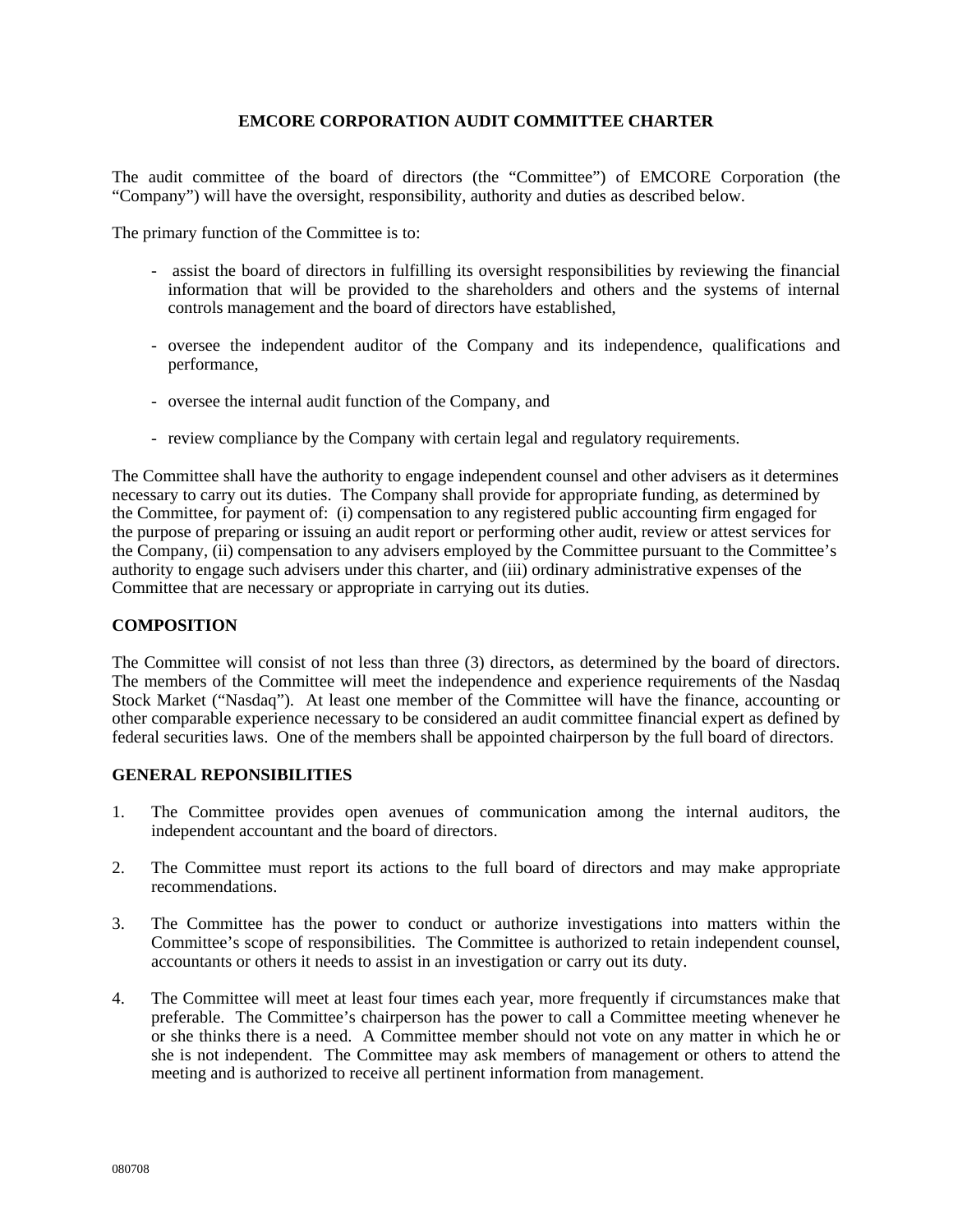- 5. The Committee shall maintain written minutes of its meetings. The Committee may meet by telephone or videoconference and may take action by unanimous written consent. A majority of the Committee members, but not less than two, shall constitute a quorum. A majority of the Committee members present at any Committee meeting at which a quorum is present may act on behalf of the Committee. The Committee may adopt other procedural rules in addition to the foregoing from time to time as it shall determine consistent with the bylaws of the Company and this Charter.
- 6. The Committee is directly responsible for the appointment, compensation, retention and oversight of the work of any registered public accounting firm engaged for the purpose of preparing or issuing an audit report or performing other audit review or attest services for the Company, and the auditor must report directly to the Committee.
- 7. The Committee shall have such additional responsibilities related to the financial matters of the Company as the Board may, from time to time, assign to the Committee.

While the Committee has the responsibilities and powers set forth in this Charter, its role is oversight. Accordingly, it is not the duty of the Committee to plan or conduct audits or to determine that the Company's financial statements and disclosures are complete and accurate and are in accordance with generally accepted accounting principles and applicable rules and regulations. These are the responsibilities of Company management and the independent auditors.

## **SPECIFIC DUTIES**

In carrying out its oversight responsibilities, the Committee will:

- 1. Review and reassess the adequacy of this Charter annually and recommend any proposed changes to the board of directors for approval. This should be done in compliance with applicable Nasdaq audit committee requirements.
- 2. Review with the Company's management, internal audit personnel and independent accountants the Company's accounting and financial reporting controls. Obtain annually in writing from the independent accountants their letter as to the adequacy of such controls.
- 3. Review with the Company's management, internal audit personnel and independent accountants significant accounting and reporting principles, practices and procedures applied by the Company in preparing its financial statements. Discuss with the independent accountants their judgments about the quality, not just the acceptability, of all critical accounting policies and practices, and any changes therein.
- 4. Review the scope of internal audit's work plan for the year and receive a summary report of major findings by internal auditors and how management is addressing the conditions reported.
- 5. Review the scope and general extent of the independent accountants' annual audit. The Committee's review should include an explanation from the independent accountants of the factors considered by the accountants in determining the audit scope, including the major risk factors. The independent accountants should confirm to the Committee that no limitations have been placed on the scope or nature of their audit procedures. The Committee will review annually with management the fee arrangement with the independent accountants.
- 6. Inquire as to the independence of the independent accountants and obtain from the independent accountants, at least annually, a formal written statement delineating all relationships between the independent accountants and the Company as contemplated by Independence Standards Board Standard No. 1, Independence Discussions with Audit Committees.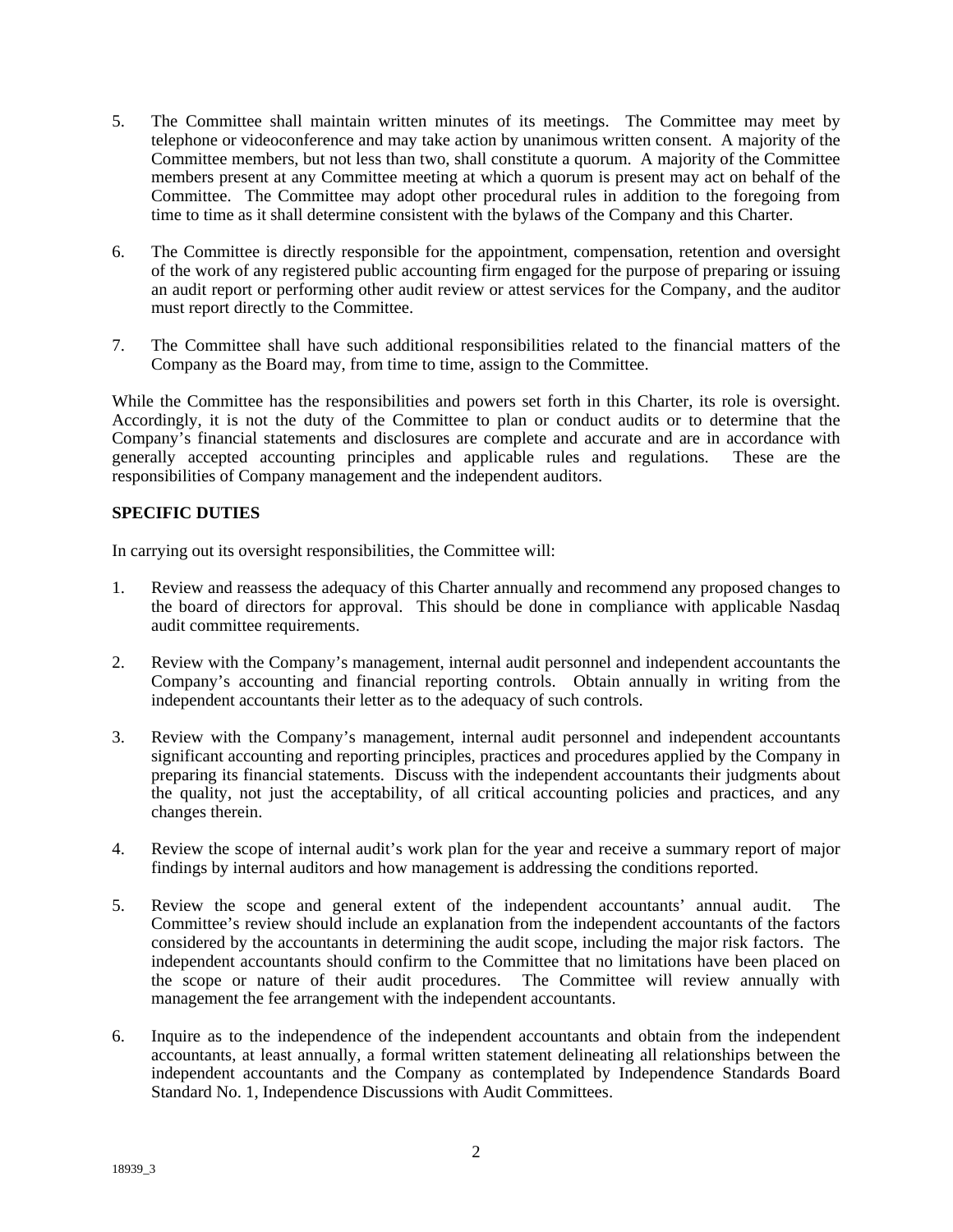- 7. Have a predetermined arrangement with the independent accountants that they will advise the Committee through its chairperson and management of the Company of any matters identified through procedures followed for interim quarterly financial statements, and that such notification is to be made prior to the related press release or, if not practicable, prior to filing the applicable Form 10-Q. Also receive a written confirmation provided by the independent accountants at the end of each of the first three quarters of the year that they have nothing to report to the Committee, if that is the case, or the written enumeration of required reporting issues.
- 8. At the completion of the annual audit, review with management, internal audit and the independent accountants the following:
	- The annual financial statements and related footnotes and financial information to be included in the Company's annual report to shareholders and on Form 10-K.
	- Results of the audit of the financial statements and the related report thereon and, if applicable, a report on changes during the year in accounting principles and their application.
	- Significant changes to the audit plan, if any, and any serious disputes or difficulties with management encountered during the audit. Inquire about the cooperation received by the independent accountants during their audit, including access to all requested records, data and information. Inquire of the independent accountants whether there have been any disagreements with management which, if not satisfactorily resolved, would have caused them to issue a nonstandard report on the Company's financial statements.
	- Other communications as required to be communicated by the independent accountants by Statement of Auditing Standards (SAS) 61 as amended, modified or supplemented, relating to the conduct of the audit. Further, receive a written communication provided by the independent accountants concerning their judgment about the quality of the Company's accounting principles, as outlined in SAS 61 as amended, modified or supplemented, and that they concur with management's representation concerning audit adjustments.

If deemed appropriate after such review and discussion, recommend to the Board that the financial statements be included in the Company's annual report on Form 10-K.

- 9. After preparation by management and review by internal audit personnel and independent accountants, approve the report required under SEC rules to be included in the Company's annual proxy statement. The Committee's charter is to be published as an appendix to the proxy statement every three years or any year in which it is revised. The Committee's charter will also be posted on the Company's website.
- 10. Discuss with the independent accountants the quality of the Company's financial and accounting personnel. Also, elicit the comments of management regarding the responsiveness of the independent accountants to the Company's needs.
- 11. Meet with management, internal audit personnel and the independent accountants to discuss any relevant significant recommendations that the independent accountants may have, particularly those characterized as "material" or "serious." Typically, such recommendations will be presented by the independent accountants in the form of a Letter of Comments and Recommendations to the Committee. The Committee should review responses of management to the Letter of Comments and Recommendations from the independent accountants and receive follow-up reports on action taken concerning the aforementioned recommendations.
- 12. The Committee shall periodically review the adequacy and effectiveness of internal controls and procedures and may take appropriate action with respect to any significant deficiencies or material